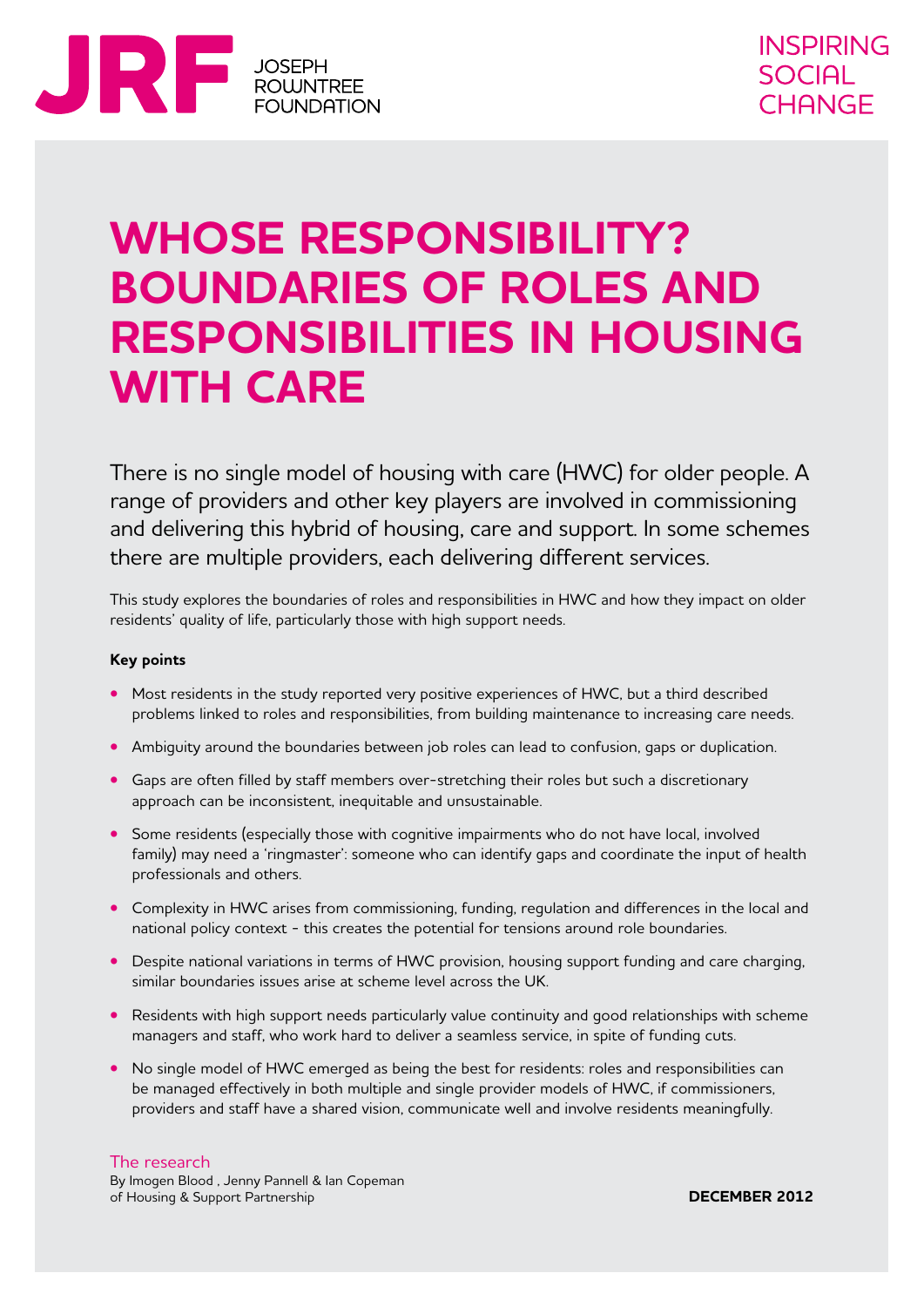# **BACKGROUND**

This qualitative study looks at how different services, providers and other key players work together in HWC schemes and the impact this has on residents' quality of life.

HWC offers older people the privacy of their own self-contained home and the security of tenancy or ownership rights, within a community setting. They can choose to access care and support (usually with staff on site 24/7), company and social activities, and other facilities, such as a restaurant. However, there is an enormous variety of models on offer from not-for-profit, public and private sector providers, sometimes delivering different services in the same scheme. Some are run independently by private companies or charities, but many schemes are commissioned by local authorities. Sometimes commissioning decisions or other circumstances result in a change in who is providing what at scheme level.

Our study focused on the impact of this complexity on older people's quality of life, and the boundary contests which can arise from it. Our fieldwork covered all four nations of the UK and included tenants and leaseholders, and private sector as well as not-for-profit providers.

# **Rights and quality of life**

Most of the residents with high support needs interviewed described huge gains for their quality of life from moving to HWC. Although they did not describe it in these terms, HWC promoted their human and other rights, especially in comparison to other care home residents and people receiving domiciliary care in the community. However, confusion about roles can get in the way of older people's rights, for example, where confusion about who is responsible for what makes it difficult to complain, or where different views about 'safeguarding' and a lack of understanding of housing rights by other professionals mean that someone is pressured into giving up their tenancy or lease as their needs increase.

# **Grey areas and gaps**

In HWC, grey areas occur where it is not clear which frontline worker should do a task or how far responsibilities should stretch. This ambiguity can lead to confusion, gaps or duplication in a number of aspects of HWC provision, including: buildings and maintenance; supporting move-in and participation; responding to increasing needs and end-of-life.

Just under a third of residents described problems which seemed to link to roles and responsibilities. Gaps seemed most likely to occur in certain situations, e.g. where tasks are small (in terms of time it takes to do them); when circumstances suddenly or temporarily change; or when tasks are difficult or resources limited. Gaps are often filled by staff members over-stretching their roles but such a discretionary approach can be inconsistent, inequitable and unsustainable. Other workers, relatives or neighbours sometimes fill the gaps.

*"The care plan is agreed with your social worker and the care organisations but little odd things crop up. Some care staff will help and some won't; with things like that it's difficult to find out who can help."*

# **The 'ringmaster'**

Many HWC residents are very capable of organising their own affairs. However, some (especially those with cognitive impairment) may need a 'ringmaster': someone to coordinate ad hoc input, chase various agencies and make sure things happen. The study found examples where this role was effectively played by relatives, the scheme manager, another member of staff, or an external professional.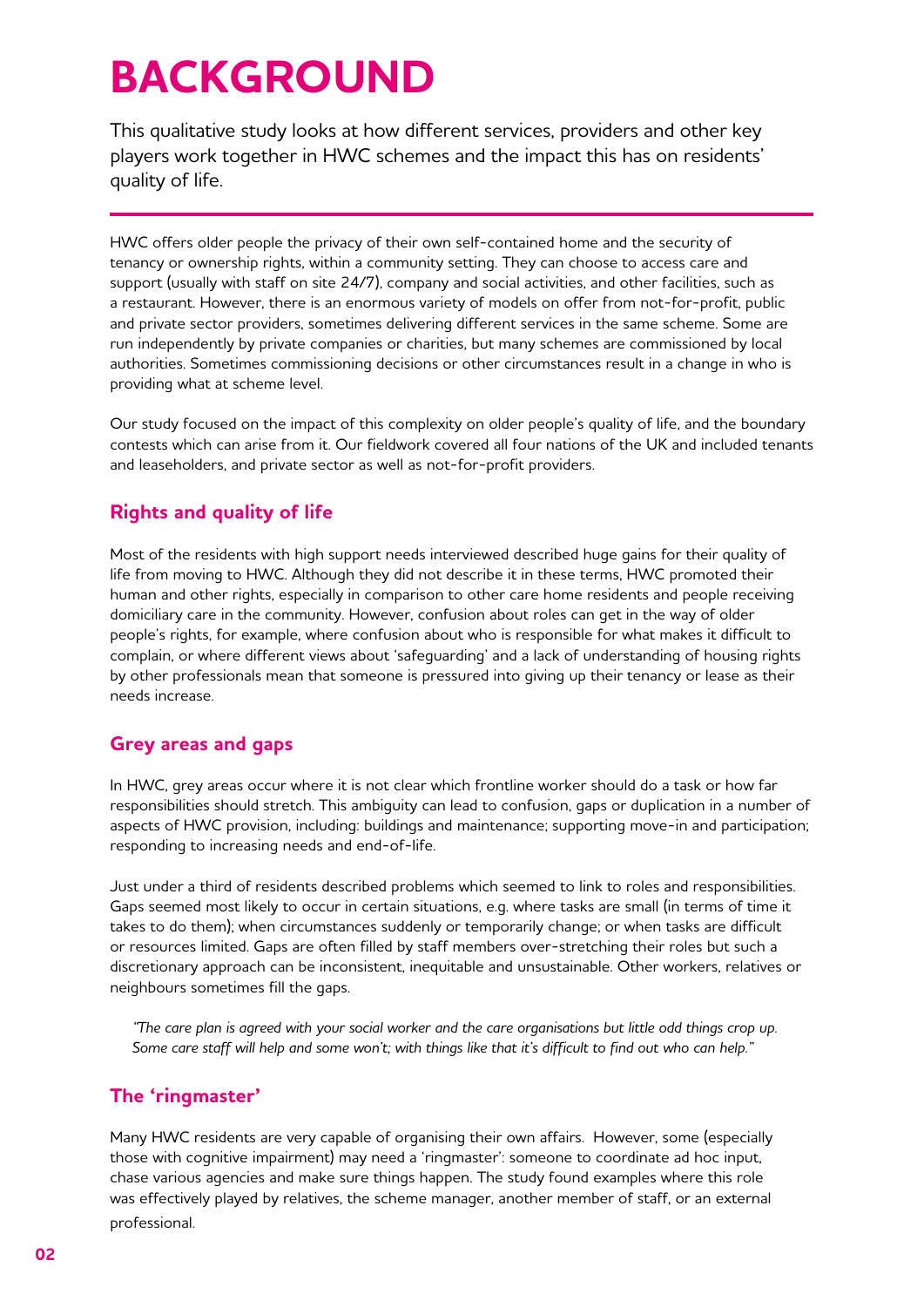# **Why is HWC so complex?**

The study identified a number of factors driving complexity in HWC, including:

- local authority policies, or an absence of them, in relation to planning, commissioning, procurement and contracting;
- the availability of and arrangements for funding available for housing, care and support, within HWC;
- the regulation and monitoring of housing, care and support services;
- the emerging thinking and application of 'personalisation' to HWC;
- the 'models' of HWC in the social, charitable and private sectors;
- the different expectations between residents, family, staff, providers, commissioners, and regulators of what HWC is and does; and
- **•** differences between the four nations of the UK in terms of the provision of HWC and the extent to which this is influenced by government, the funding of housing-related support and charging for care.

This complexity creates the potential for tensions around the boundaries between roles. This has been exacerbated by cuts in public funding - for example, there was some evidence of authorities and providers shunting costs from support to service charges, which can alter the way in which services are provided.

## **How can this impact on residents?**

Roles and responsibilities can be managed effectively and with little evidence of negative impact for residents in both multiple and single provider models of HWC. However, a recurring theme across nations and models was that this was because residents were being shielded from the complexity of the organisational arrangements by the scheme manager and frontline staff who were working hard to deliver a seamless service.

*"I find everything works here smoothly and it's mainly down to the personalities of the staff, from all the different organisations, with everybody trying their hardest to make it a good place to live."*

HWC residents put high value on their relationships with scheme staff and on continuity of people and place. Sometimes complexity threatened this, for example when staff had less time to spend with them because they were recording tasks against different funding streams; or when a housing provider was unable to influence the care provider's use of agency staff. Many local authorities appeared to pay little attention to the impact of their commissioning and procurement decisions on residents, especially where block tendering resulted in uncertainty and sometimes changes to service providers and/or staff. Where this had been managed well, it required time and other resources to involve residents and families.

## **Practical implications**

The study identified a number of practical ways in which organisations can improve the way they work across boundaries to produce good outcomes for HWC residents.

#### Workforce and management

Frontline staff need to be carefully selected, trained, monitored and supported with good management and pay and conditions if they are to provide the stable, high quality and seamless service that older residents value.